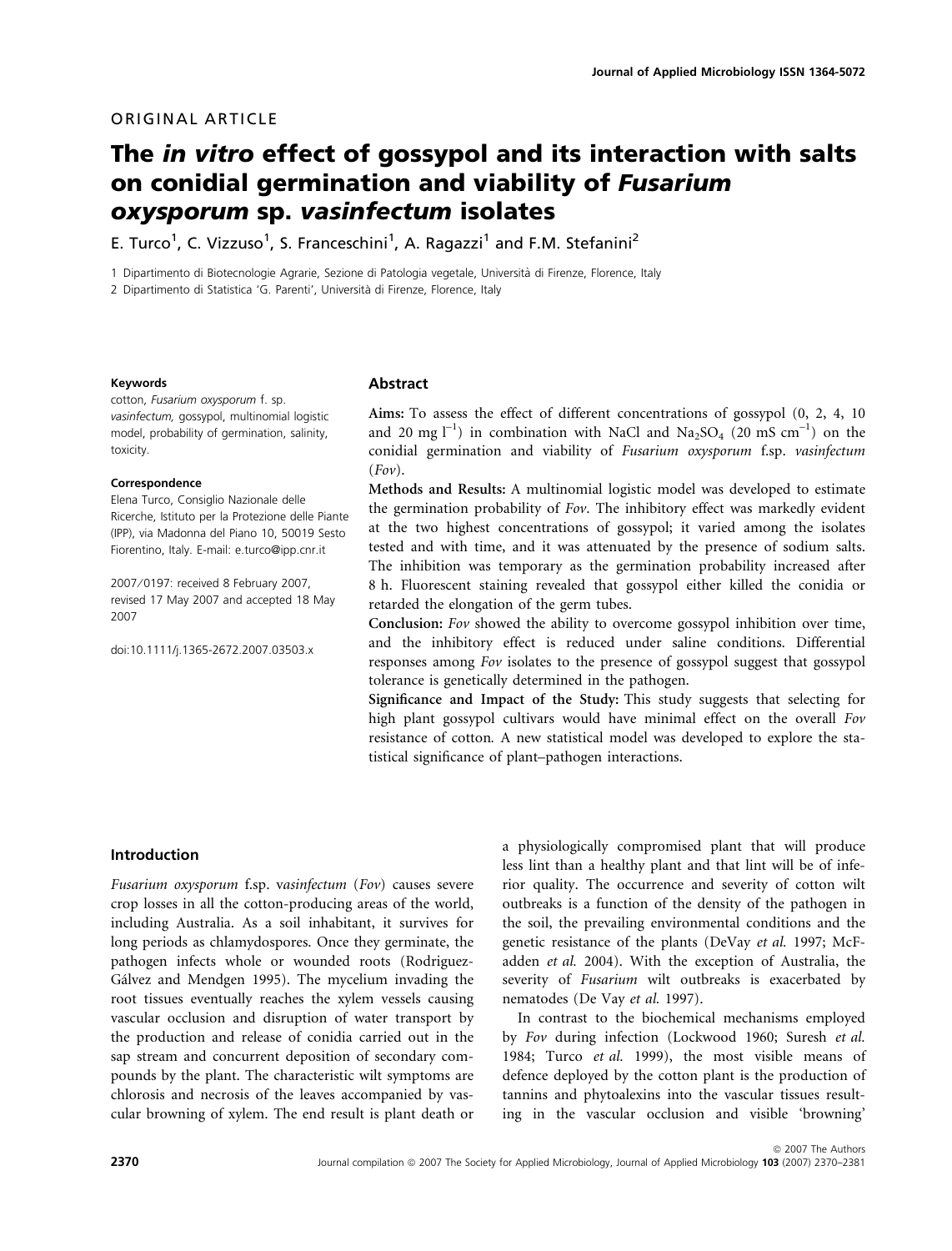characteristic of Fusarium wilt infections (Bugbee 1970; Kaufman et al. 1981; Harrison and Beckman 1982; Mace et al. 1985). In fact, the level of chemical compound deposition and the vessel wall thickening correlates strongly with susceptibility (Shi et al. 1992). Under identical pathogen pressures, more tolerant varieties will present with less vascular occlusion and browning than susceptible varieties, so while it is clear that these mechanisms are an important component of the defence system in cotton, excessive vascular browning is evidence that the defence system, as a whole, has been fundamentally compromised. Nonetheless, the established toxicity of the phytoalexin compounds deposited in cotton vascular systems in response to Fov invasion suggests that selection for new phytoalexin chemotypes in cotton could lead to an improvement in Fov resistance (Shi et al. 1992).

In cotton plants, the phytoalexin compounds are terpenoid aldehydes produced by the xylem parenchyma near the infected vessels (Bell et al. 1975; Kaufman et al. 1981; Harrison and Beckman 1982). The primary terpenoid aldehyde, gossypol, is a dimeric or bis-naphthalene secondary metabolite constitutively sequestered in 'pigment glands' (lysigenous cavities) found in almost all plant tissues except the vascular tissues.

The apparent involvement of terpenoid aldehydes in the cotton resistance to Fusarium wilt pathogens was observed in bioassay studies that demonstrated that synthesis of gossypol and related compounds increase in cotton plants soon after infection, with the highest rate of accumulation in either the resistant cultivars or in the older tissues (Bell 1967; Kaufman et al. 1981). The role of gossypol and two key pathway intermediates, desoxyhemigossypol (dHG) and hemigossypol (HG), in the plant defence was explored in greater detail in Fovinfected cotton plants (Zhang et al. 1993; Dowd et al. 2004) and in other cotton–pathogen interactions (Howell et al. 2000; Townsend et al. 2006). These studies suggest that higher constitutive levels of terpenoid aldehydes or more rapid induction of terpenoid aldehydes could reduce the deposition of other occluding compounds and thus increase the tolerance of cotton to Fov invasion.

Recent experimental work with synthetic cotton hexaploid with low-gossypol seeds and high-gossypol plants (Vroh et al. 1999) highlight the fact that the exact role of terpenoid aldehydes as phytoalexins in the cotton constitutive defence system is still not fully understood. Extracts of xylem tissue containing terpenoid aldehydes are demonstrably toxic to Fov and to other cotton pathogens (Bell 1967; Kaufman et al. 1981; Zhang et al. 1993; Puckhaber et al. 2002), but the in vitro toxicity of terpenoid aldehydes on Fov has not been studied.

In light of the recent elucidation of the phytoalexin detoxification pathways in fungi, including formae speci-

ales of F. oxysporum (Curir et al. 2000; Pedras and Ahiahonu 2005), an assessment of the mode of action of terpenoid aldehydes is needed in order to evaluate the role of terpenoid aldehydes in the cotton–Fov interaction. Here we assess the *in vitro* effect of the primary terpenoid aldehyde, gossypol, on the conidial germination of several Fov isolates. Previous assays established that the presence of gossypol in the medium did not alter mycelial growth rates in vitro (Turco, unpublished data) suggesting that toxic effect of terpenoid aldehydes may be limited to the conidial germination. It is also clear that salinity can exacerbate wilt disease in cotton (Ragazzi et al. 1994; Turco et al. 2002), so we also sought to ascertain the interaction between NaCl and  $Na<sub>2</sub>SO<sub>4</sub>$  levels and the effect of gossypol on conidial germination. A multinomial logistic model (McCullagh and Nelder 1989) was developed to describe the categorical response 'germination time' as a function of gossypol and salt concentrations in the medium. The full factorial design used permitted the simultaneous study of the experimental factors (NaCl, Na<sub>2</sub>SO<sub>4</sub> and gossypol levels) and their interactions. Using generalized linear model we were able to model the probability of the response instead of transformed counts.

## Materials and methods

## Fungal strains and culture conditions

Five strains of Fov present in the collection of Dipartimento di Biotecnologie Agrarie – Sezione di Patologia vegetale, Università di Firenze, were chosen for the experiments: strains 16421, 36198, 116616 later labelled as 141146, strain Cuanza and strain Chinese (Table 1). The monoconidial cultures were maintained on one-fourth strength of potato dextrose agar (PDA; Sigma-Aldrich Co., St. Louis, MO, USA) and then transferred on fullstrength PDA medium to obtain the mother colony and the conidial suspensions for further tests.

Table 1 Fusarium oxysporum f.sp. vasinfectum isolates used in this study

| Isolates | Virulence* | Source                                           | Origin                  |
|----------|------------|--------------------------------------------------|-------------------------|
| 16421    | $+++$      | ATCC <sup>®</sup> , USA                          | South Carolina<br>(USA) |
| 36198    | $^{++}$    | ATCC <sup>®</sup> , USA                          | <b>Brasil</b>           |
| 141146   | $^{+++}$   | CBS, The Netherlands<br>(original number 116616) | Ivory Coast             |
| Cuanza   | $\div$     | A. Ragazzi                                       | Angola                  |
| Chinese  |            | A. Ragazzi                                       | China                   |
|          |            |                                                  |                         |

\*The level of virulence from high (+++) to low (+) is indicated (Turco, personal communication, unpublished data).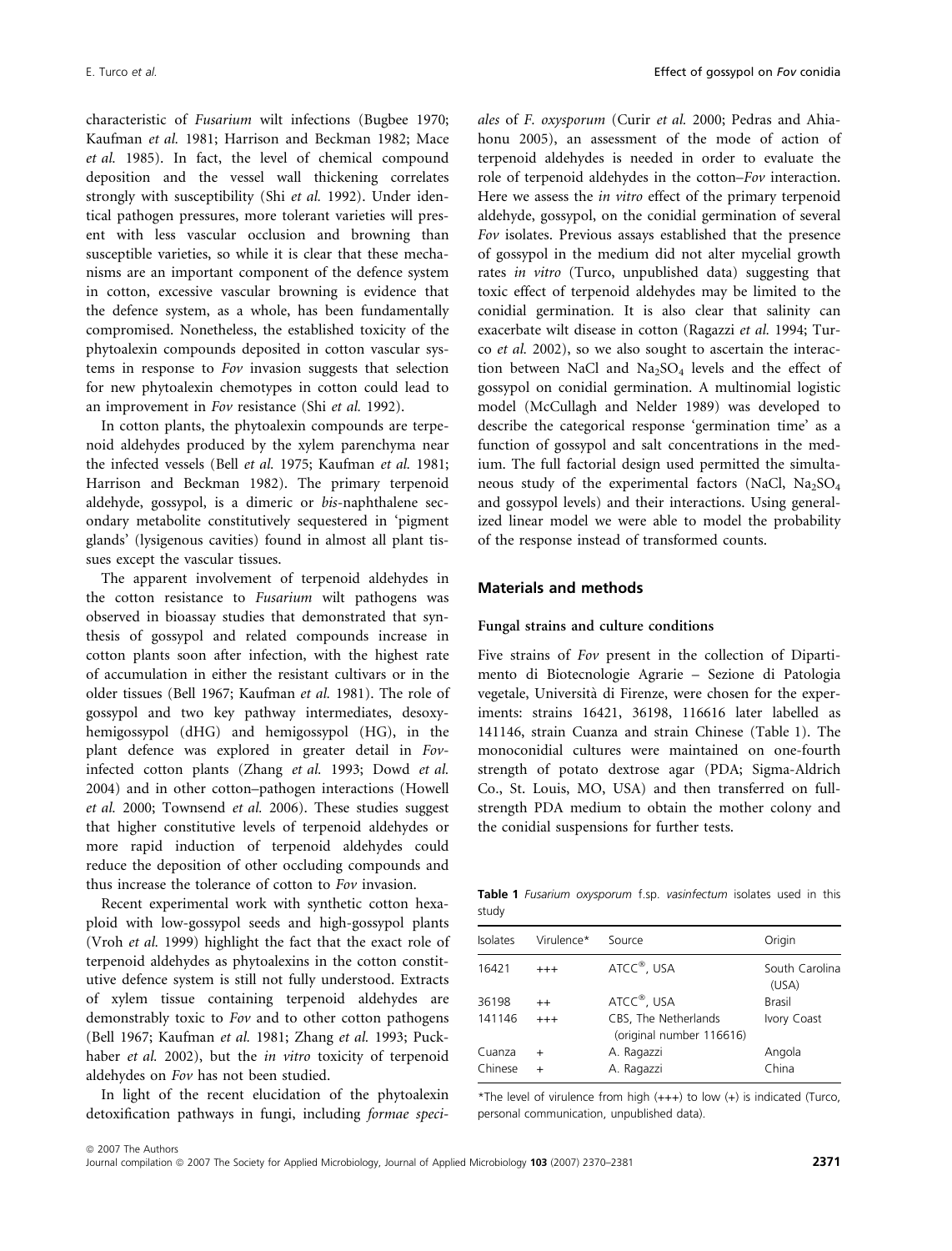## Preparation of media enriched in gossypol

To obtain a stock solution, gossypol (95% pure; Sigma-Aldrich Co.) was dissolved in 95% ethanol. The suspension was filter-sterilized through a 0<sup>.</sup>2- $\mu$ m Sarstedt® filter and stored at  $+4^{\circ}$ C in the dark. After cooling to  $45^{\circ}$ C in a water bath, the ethanol solution was added to sterilized PDA medium to obtain a final gossypol concentration of 0, 2, 4, 10 and 20 mg  $l^{-1}$ . To evaluate conidial germination, one 2-ml aliquot of the treated medium was poured into 60-mm petri dishes. All dishes were allowed to dry under laminar flow hood and were stored in the dark at +4C until used. To evaluate the indirect effect of the solvent on the target parameters, PDA medium treated with 95% ethanol solution (2  $\mu$ l ml<sup>-1</sup>) was included in the test. PDA dishes without gossypol were also prepared as control.

## Effect of gossypol on conidial germination

To test the toxicity of gossypol on conidial germination, one 100- $\mu$ l aliquot of a Fov conidial suspension  $(1 \times 10^4$  conidia ml<sup>-1</sup> of sterile distilled water) was pipetted onto each dish and spread uniformly on media surface using a sterilized glass flat-needle. The suspension was allowed to dry in the laminar flow hood for 30 min in the dark, and the dishes were sealed with parafilm and were incubated at  $25^{\circ}C \pm 0.2$  in the dark.

## Conidia viability

The viability of conidia was further evaluated by induced fluorochromasia. A 100- $\mu$ l aliquot of conidial suspension  $(1 \times 10^4$  conidia ml<sup>-1</sup>) was added to 900 µl of potato dextrose broth (PDB) enriched with 20 mg  $l^{-1}$  of gossypol and without gossypol. After 8 h, the conidial suspensions were treated with fluorescein diacetate (FDA) solution for 10–60 min (Kasten 1981) and observed under a fluorescent light using a Leitz Laborlux S microscope. Only viable conidia fluoresce, while the nonviable ones fail to fluoresce because of loss of integrity of their cell membranes.

# Interaction between salinity and gossypol on conidial germination

Following the protocols described in Ragazzi et al. (1994) and Turco *et al.* (1999), 12 g  $l^{-1}$  of NaCl (205 mmol  $l^{-1}$ ) or 17 g  $l^{-1}$  of Na<sub>2</sub>SO<sub>4</sub> (120 mmol  $l^{-1}$ ) were added to the PDA medium to a final EC (electrical conductivity) of 20 mS cm<sup>-1</sup>. The media was then sterilized at  $120^{\circ}$ C for 15 min. After cooling, the gossypol solution was added to the experimental plates. Two sets of control plates (with only ethanol and with no additive) were prepared at the same time.

## Experimental design

Conidial germination was assessed four times at 2-h intervals using a Zeiss Axioskop microscope (40× magnification). Four random fields of view were observed for each replicate (100 conidia in total) of each experimental treatment (Fov isolate  $\times$  gossypol level  $\times$  salinity level). Each experimental treatment combination was replicated twice. The conidia were considered germinated if the germ tube was greater than half the conidial diameter. The entire experiment was conducted twice.

### Statistical analysis

The design of the experiment followed a full factorial design with three factors and time (summarized in Table 2). For the purpose of the analysis, the time axis was partitioned into five time intervals (0, 2, 4, 6, 8 and after 8 h) so that each statistical unit belongs to a germination time window.

A multinomial logistic model was developed to study the conditional probability of germination as a function of the treatment combinations. The log-odds of the probability of germination in time window  $j$  against time window 1 given treatment variables are:

$$
\log\left(\frac{p_j}{p_1}\right) = x^T \beta
$$

where  $x^T$  is a row vector of covariates and beta is the vector of parameters for the linear predictor (McCullagh and

| Source of variation             | df  | Deviance | Residual<br>df | Residual<br>deviance | $P(>\vert$ Chi ) | Table 2 St<br>model |
|---------------------------------|-----|----------|----------------|----------------------|------------------|---------------------|
| Isolate: time                   | 16  | 241      | 1875           | 8267                 | $3.173e-42$      |                     |
| Medium : time                   | 8   | 207      | 1867           | 8061                 | $2.643e-40$      |                     |
| Gossypol: time                  | 16  | 3377     | 1851           | 4684                 | 0                |                     |
| Isolate: medium: time           | 32  | 461      | 1878           | 4223                 | $1.55e-77$       |                     |
| Isolate: gossypol: time         | 64  | 269      | 1723           | 3953                 | $5.228e-27$      |                     |
| Medium: gossypol: time          | 32  | 71       | 1691           | 3882                 | $8.7913 - 05$    |                     |
| Isolate: medium: gossypol: time | 128 | 297      | 1563           | 3585                 | 1.995e-15        |                     |
|                                 |     |          |                |                      |                  |                     |

atistical tests for the selected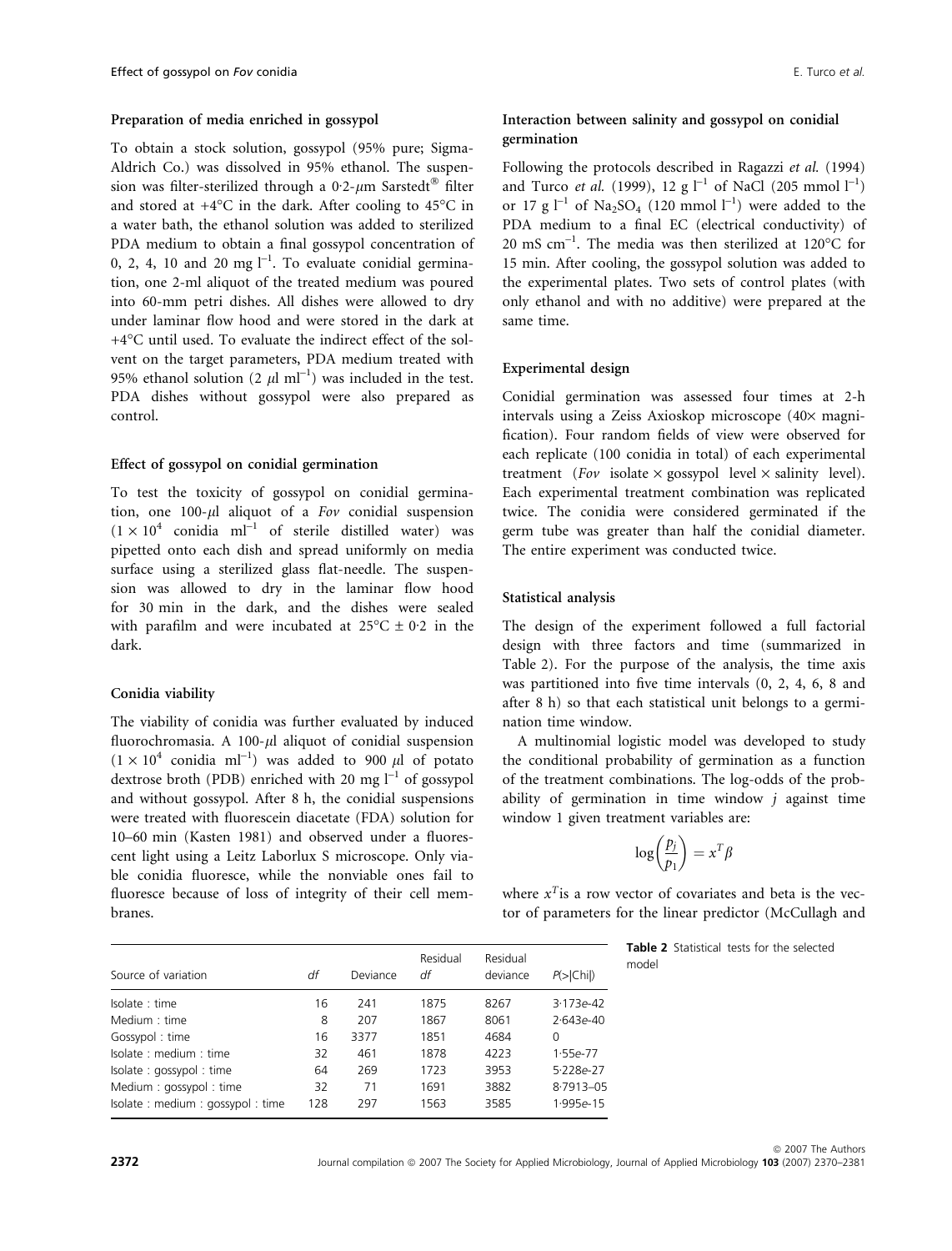Nelder 1989). Vector elements  $(p_1, p_2, p_3, p_4, 1 - p_1 (p_2 - p_3 - p_4)$  are parameters of the multinomial likelihood function for the number of germinated conidia in time interval j. Model selection was performed using the Akaike Information Criterion (AIC) and components of the optimized model were tested for inclusion in the final model through likelihood ratios. Model fitting was performed in R (R Development Core Team 2005). Estimated treatment probabilities were calculated from point estimates of betas and plotted according to several factors combinations.

Graphs were produced using Systat v. 10 (SPSS Inc., Richmond, CA, USA) along with Power Point (Microsoft Office XP).

## Results

## Effect of gossypol on conidial germination on nonsalt-amended PDA

Germination of the Fov conidia was clearly influenced by the presence of gossypol in the agar medium. The germination probability (GP) was negatively associated with increasing gossypol concentration.

As expected the highest GP was observed on untreated agar medium (control, 0 mg  $l^{-1}$ ), followed by an appreciable decline at the first gossypol level tested  $(2 \text{ mg } l^{-1})$ . The GP decreased with increasing concentration of gossypol and the minimum value was evident at 20 mg  $l^{-1}$  (the fourth level tested) for all time windows (Fig. 1). Exceptions were observed at 2 h, at which time the GP difference between the control and the 2 mg  $l^{-1}$  was highly significant but no variation on the GP was detected between the 2 and the 4 mg  $l^{-1}$ concentration.

Figure 1 also shows that the conidia of all Fov isolates had high probability of germinating within 2 h; the fewest conidia germinated in the 4-h time window, increasing again to appreciable values although lower than observed during the first two hours. The only exception to this pattern was a few gossypol  $\times$  time interactions. In particular, the highest GP values were observed at 6 h for the control (0 mg  $l^{-1}$ ) and for 2 mg  $l^{-1}$  of gossypol. Unexpectedly at 8 h, there was a slight increase in the GP at the highest concentration of gossypol. The statistical analysis showed that variation in the GP among Fov isolates was more strongly correlated with time than with gossypol concentration in the media.

Differences in the GP were observed among the isolates. Fov 141146 had the highest GP value for the experimental control – 2 h  $(0.14)$  treatment and the lowest value for the 4 h – 20 mg  $l^{-1}$  treatment (0.03) (Fig. 2a). A peak in the GP was observed at 6 h for all the gossypol



Figure 1 Probability of germination of *Fusarium oxysporum* f.sp. vasinfectum (Fov) isolates, on different times, on nonsalt-amended potato dextrose agar (PDA) enriched with increasing concentrations of gossypol. Each vertical segment shows five points, one for each isolate.

concentrations tested except the 10 mg  $l^{-1}$ , and in contrast to the common decline in the GP at 4 h, a modest increase in the GP was observed at 4 mg  $l^{-1}$  gossypol. At 8 h, no differences on GP were observed among control and the two lowest gossypol concentrations.

The Cuanza Fov isolate responded to the treatments differently (Fig. 2b). A negative and linear correlation between gossypol concentration and the GP was observed, with the lowest values at 20 mg  $l^{-1}$  and 6 h. Between 4 and 6 h, a decline in the GP was still observed for all treatments. At 8 h the GP increased. The highest value was observed in the control; the GP values were lower for all the gossypol treatments. At 2 mg  $l^{-1}$  gossypol the GP was 50% of the control value. The GP increased to 0.08 at 10 g  $l^{-1}$  before dropping to 0.04 at  $20 \text{ mg } l^{-1}$ .

Fov isolate 16421 responded to the treatments in yet another fashion (Fig. 2c). GP was highest after 2 h on untreated medium, declined by at least 75% at the 2 mg  $\lfloor -1 \rfloor$  gossypol (0.06), rose to 0.11 for the next concentration and then continuously declined with increasing concentrations of gossypol. A linear decrease in the GP from 2 to 6 h was observed, except for the highest gossypol concentration  $(20 \text{ mg l}^{-1})$  where the GP changed minimally across all the time points. There was aberrant peak at 2 mg  $l^{-1}$  gossypol at 8 h (Fig. 2c).

Comparisons to the 95% ethanol controls indicated that the ethanol had no effect on Fov conidial germination probabilities.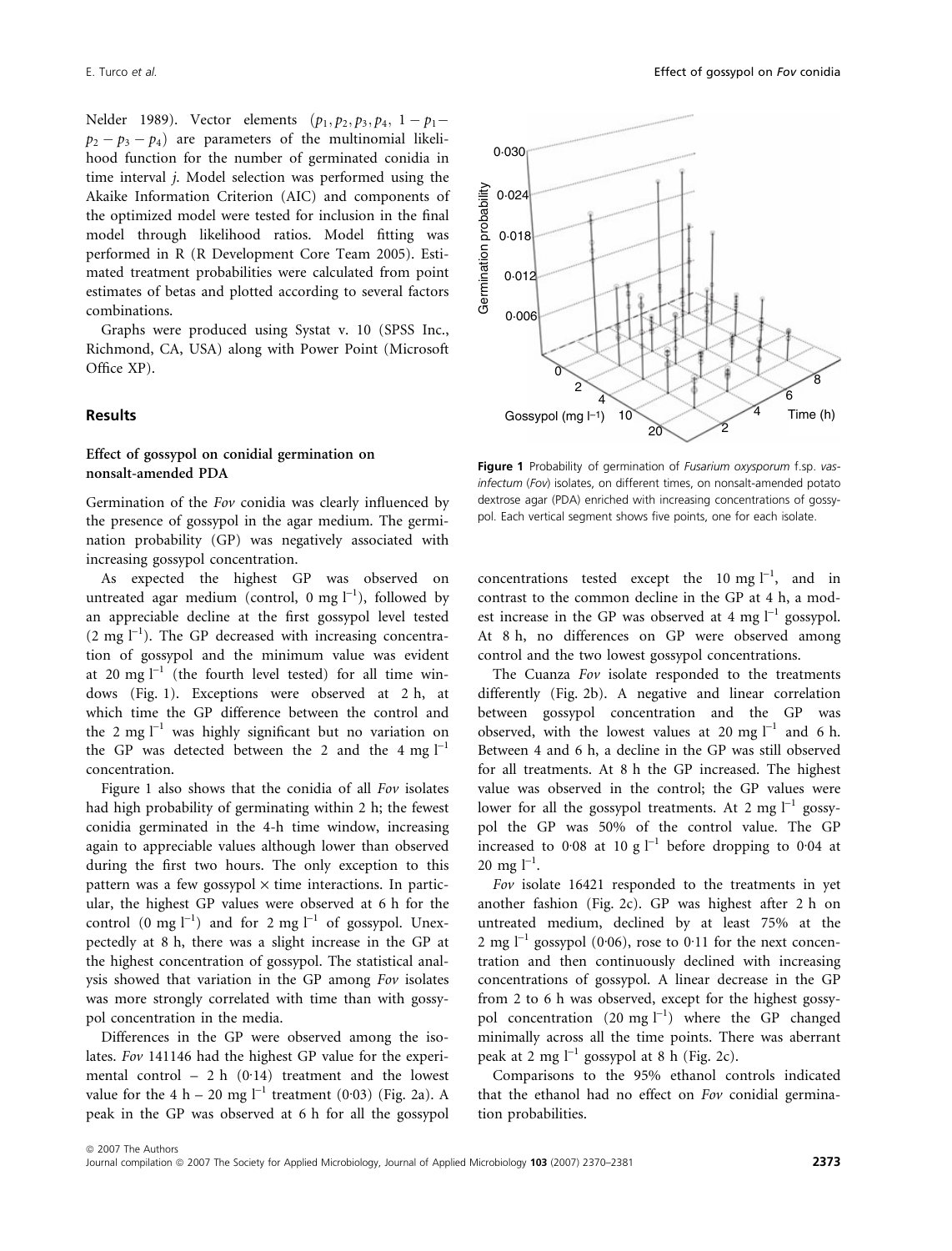

Figure 2 Probability of germination, on different times, of isolates 141146 (a), Cuanza (b) and 16421 (c) on nonsalt-amended potato dextrose agar (PDA) enriched with increasing concentrations of gossypol.

## Effect of gossypol on conidial germination on salt-amended PDA

The Fov conidial germination percentages changed when NaCl or  $Na<sub>2</sub>SO<sub>4</sub>$  were added to the agar medium and the effect was a function of the gossypol concentration–time interactions.

The GP on NaCl-enriched medium was the highest for the control at 2 h and rapidly declined with increasing concentrations of gossypol (Fig. 3a). As was observed before, the GP fell at the 4- and 6-h time points, increasing again at 8 h. At all time points, the decrease on the GP was negatively correlated with the gossypol concentration; however, an unexpected peak was observed for both the 10 and 20 mg  $I^{-1}$  gossypol treatments at 8 h. When the media composition was modified by adding  $Na<sub>2</sub>SO<sub>4</sub>$ , conidial germination probabilities were higher overall. The trend was stronger among the control treatments than in the gossypol-amended treatments. The  $Na<sub>2</sub>SO<sub>4</sub>$ GPs were more similar to those observed on NaClenriched medium than to the nonsalt-amended treatments, with the exception of isolate 16421 at 2 mg  $l^{-1}$ gossypol  $\times$  8 h. No significant differences were observed between 10 and 20 mg  $l^{-1}$  gossypol at 8 h and at 2 and 6 h (Fig. 3b).

The Fov isolates reacted differently to the two different salts. As an example, Fig. 4 shows the GPs of isolate 16421 in response to NaCl and to  $Na<sub>2</sub>SO<sub>4</sub>$ . On NaClenriched medium (Fig. 4a), the GP rapidly declined at 2 h from the untreated to the first gossypol concentration  $(2 \text{ mg } l^{-1})$ , remaining unchanged until 4 mg  $l^{-1}$ , and then declining again to  $0.03$ . In contrast, a decrease was observed between 4 and 6 h for all the gossypol concentrations tested; the lowest value  $(0.03)$  was observed at  $4 h - 20 mg l^{-1}$ . The probability increased again to appreciable values, except the control  $(0.06)$ , at 8 h. As Fig. 4b shows, a stepwise decrease was evident on  $Na<sub>2</sub>SO<sub>4</sub>$ enriched medium with increasing concentrations of gossypol with deviations at 2 mg  $l^{-1}$  gossypol  $\times$  2 h (50% of the control value) and 2 mg  $l^{-1} \times 8$  h. The lowest value (0.02) observed occurred in the 20 mg  $l^{-1}$  gossypol treatment.

The isolate Cuanza's response on NaCl-enriched medium was less linear than observed before (Fig. 5a). This was most evident at 8 h, at which time there were no differences between the control and the 20 mg  $l^{-1}$  gossypol treatments, but there were clear reductions in GP for all the intervening gossypol concentrations. The relation between GP and gossypol concentration on  $Na<sub>2</sub>SO<sub>4</sub>$ amended medium was more linear (Fig. 5b). No GP decline was observed for the 2 mg  $I^{-1}$  concentration at 4 h but it increased 2 h later (6 h) reaching a value of  $0.16$  but then fell to  $0.03$  at 8 h, lower than the value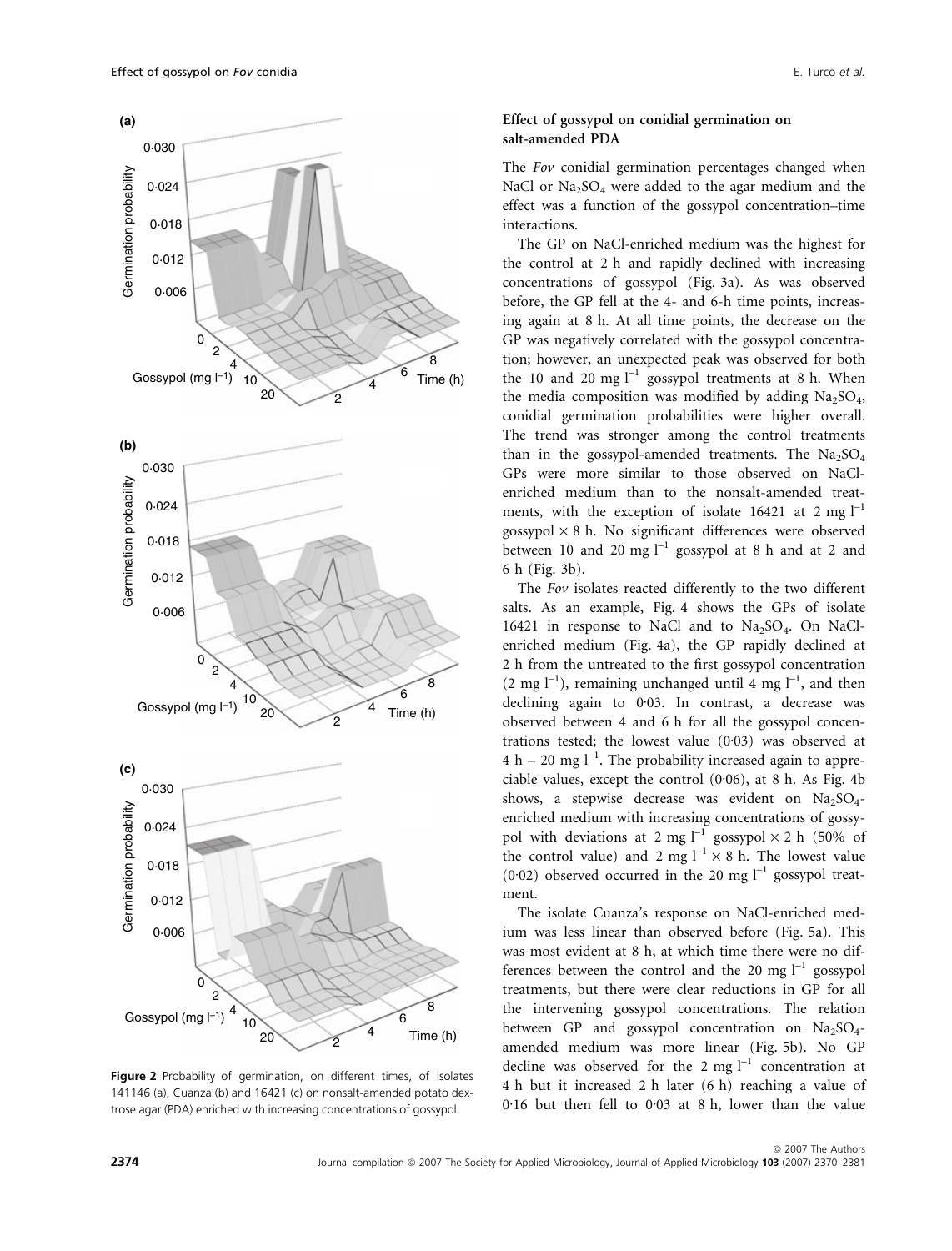

Figure 3 Probability of germination, on different times, of Fusarium oxysporum f.sp. vasinfectum (Fov) isolates on agar media enriched with 12 g  $\vert^{-1}$  (205 mmol  $\vert^{-1}$ ) of NaCl (a) or 17 g  $\vert^{-1}$  (120 mmol  $\vert^{-1}$ ) of Na2SO4 (b) at increasing concentrations of gossypol. Each vertical segment shows five points, one for each isolate.

observed for the control but almost equal among the four concentrations tested.

## Germination time variation

Conidia that did not germinate by the 8-h time point were expected to germinate soon thereafter. Nevertheless, we cannot exclude that after the end of the observation time (8 h) some conidia did not germinate, thus in the last time windows, the score is because of both



Figure 4 Probability of germination, on different times, of Fusarium oxysporum f.sp. vasinfectum (Fov) isolate 16421 on NaCl- (a) or Na2SO4- (b) enriched media supplemented with increasing concentrations of gossypol.

late and inviable conidia. Under the assumption that the number of conidia unable to germinate is very low after 8 h, it is not necessary to correct the GP values for nonviable conidia. In Fig. 6, the probability of germination after the 8-h time point is estimated for each media type and gossypol concentration. Five points are shown for each treatment combination and they refer to Fov isolates.

First of all, the GP at this time point does not seem to rely on the composition of nutritive media (PDA, NaClenriched PDA, Na<sub>2</sub>SO<sub>4</sub>-enriched PDA) as no significant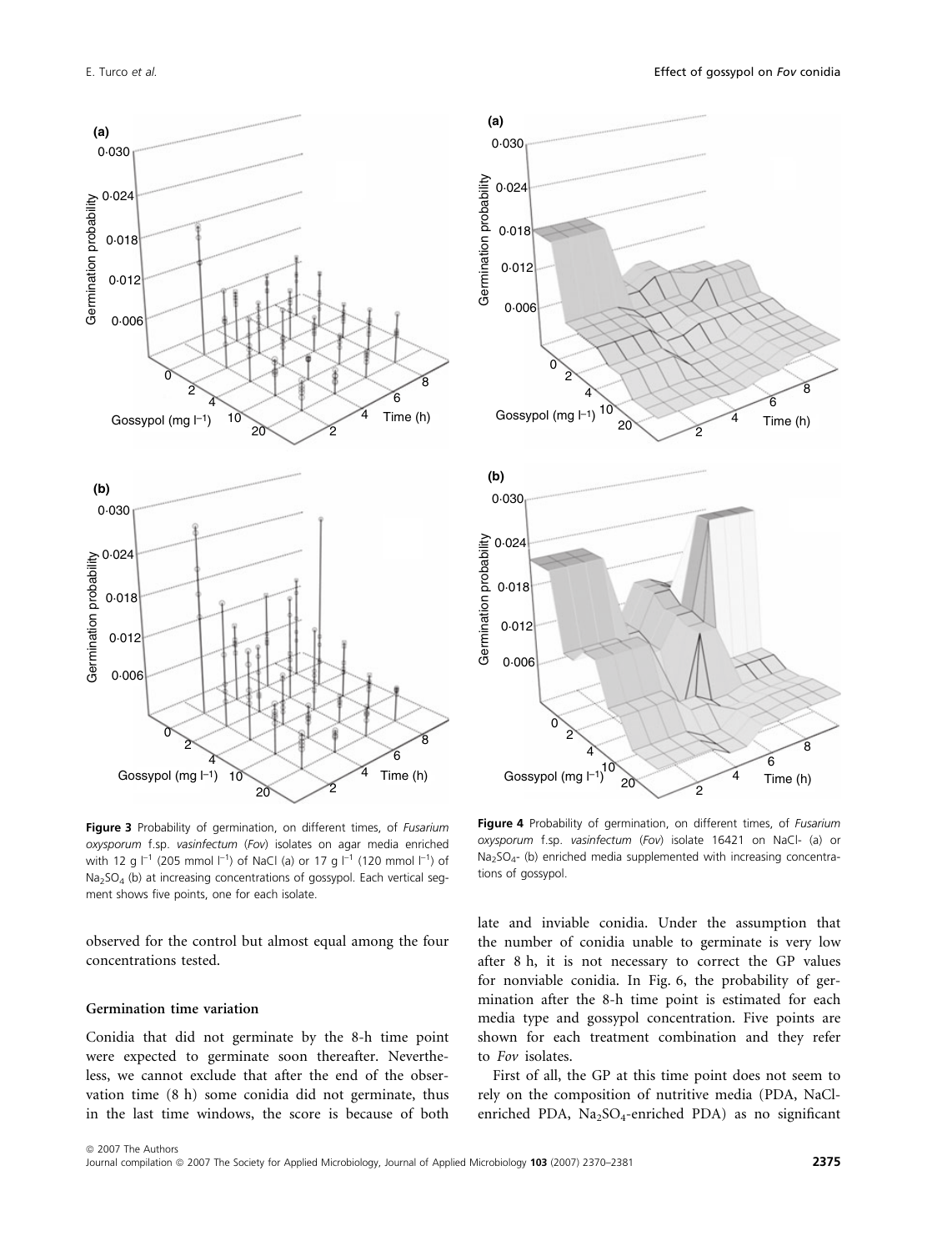

Figure 5 Probability of conidial germination, on different times, of Fusarium oxysporum f.sp. vasinfectum (Fov) isolate Cuanza on NaCl (a) or  $Na<sub>2</sub>SO<sub>4</sub>$  (b) enriched media supplemented with increasing concentrations of gossypol.

difference was observed among them for any of the concentration of gossypol tested, but what is evident is that the presence of gossypol delays the germination of conidia. This is evident in the increasing numbers of conidia germination after 8 h as the gossypol concentration increases. The GP increased in a relevant way from untreated PDA (0 mg  $l^{-1}$  of gossypol, control) to 2 mg  $l^{-1}$ , remaining unchanged at the next one concentration. The values increased again to around  $0.8$  for the two highest concentrations of gossypol, 10 and 20 mg  $l^{-1}$ .



Figure 6 Probability of germination after the end of the experiment (8 h) to infinity of Fusarium oxysporum f.sp. vasinfectum (Fov) isolates on different agar media supplemented with increasing concentrations of gossypol. Each vertical segment shows five points, one for each isolate.

## Germ tube elongation, development and conidia viability

Germ tube elongation, ramification and the number of produced conidia were visually assessed under light microscope at 8 and 24 h after the beginning of the experiments. All the treatment combinations (isolate  $\times$  gossypol  $\times$  medium) were considered.

At 8 h, on media without gossypol (regardless of salt treatment) the elongated germ tubes and hyphae were more elongated than at 20 mg  $l^{-1}$  of gossypol (Figs 7a,b). Mycelia at 24 h were more developed, with abundant production of conidia (Fig. 7c), compared with growth on the highest concentration of gossypol (Fig. 7d).

The viability of conidia was visualized under fluorescent microscope. All the nongossypol-treated conidia (both micro- and macroconidia) fluoresced (indicative of intact cell walls) and had well-developed germ tubes (Fig. 7e). Only 60% of the conidia exposed to gossypol were viable based on the fluorescent assay (Fig. 7f). This suggests that gossypol killed almost 40% of the conidia.

## **Discussion**

Cotton plants defend themselves against pests and fungal diseases by a variety of means, one of which is the production of secondary metabolites, e.g. gossypol, that have antimicrobial and antiherbivory properties. Gossypol and other related terpenoid aldehydes are constitutively sequestered in lysigenous cavities (gossypol glands) found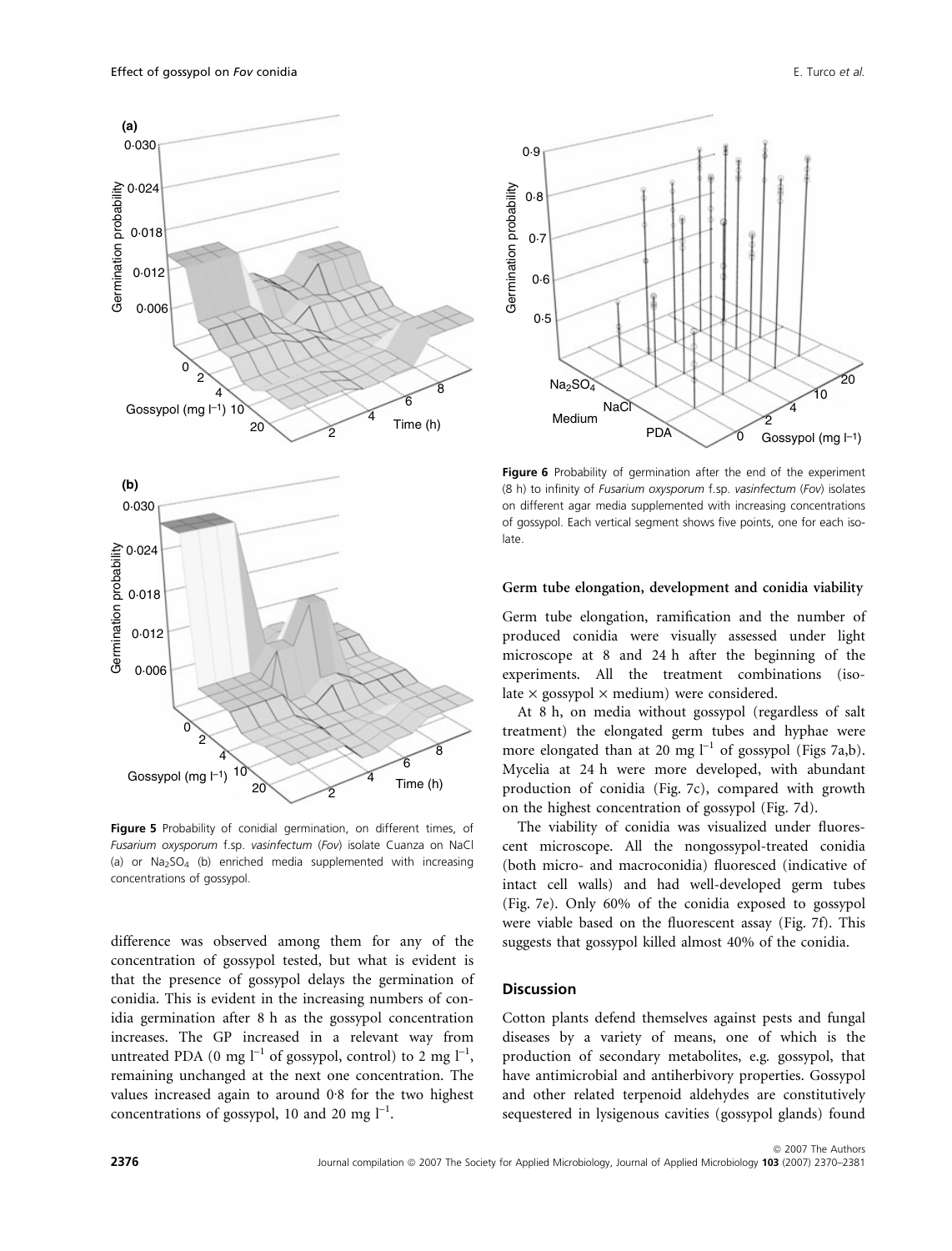

amended (a) and gossypol-amended media (b) at time 8 h; hyphae development and ramification of both nonamended (c) and gossypol-amended media (d) 24 h after the beginning of the experiments. Viability of Fusarium oxysporum f.sp. vasinfectum (Fov) conidia not treated (control) (e) and treated with gossypol (f) as observed under fluorescence microscope (20x magnification).

in most plant tissues and organs. Secondary metabolite synthesis can also be induced by microbial attack.

Fov, the causative agent of cotton wilt disease infects plants mainly through roots where few gossypol-producing glands are located. The fungus reaches the apical parts of the plant by moving along vessels, where the gossypol glands are totally absent. Fov-immune cotton cultivars have not been found; commercial accessions currently range from susceptible to moderately tolerant. As there are reports that Fov attack is correlated with increases in induced terpenoid aldehyde synthesis, it was of interest to determine if the terpenoid aldehydes (represented experimentally by gossypol) really had an inhibitory effect on Fov conidial germination, and whether the conidia were actually killed or was conidial germination merely being delayed?

This study highlights that conidia of Fov, belonging to five isolates chosen represent a variety of geographic provenances and virulence level (Table 1), have a GP inversely associated to the gossypol concentration in the agar medium. At the two highest concentrations, represented by 10 and 20 mg  $l^{-1}$ , the GP was very low,

averaging 3%. The inhibitory effect appeared a few hours after germination with the lowest probability of germination occurring within 4 h at the highest gossypol concentration. Even at the lowest concentration, gossypol inhibited conidial germination, suggesting that minimal amounts may constrain the fungus, delaying or blocking conidial germination and hence the infection process. These results are in agreement with those presented by Kaufman et al. (1981), who also found a positive correlation between the toxicity of gossypol-like compounds and level of host tolerance to Fusarium wilt disease. Among the four sesquiterpenoids Kaufman et al. (1981) tested, dHG killed the conidia and mycelium while the hemigossypol-6-methyl ether (MHG) showed the lowest toxicity to the pathogen (Zhang et al. 1993).

Although the inhibitory effect of gossypol was observed in all treatments, an unexpected gap was evident at the 4-h time point, suggesting a temporary reduction in the ability of conidia to germinate; 2 h later (6 h) the germination probability returned to appreciable values. The results presented here suggest a variable response over time for conidial germination to indicate some conidia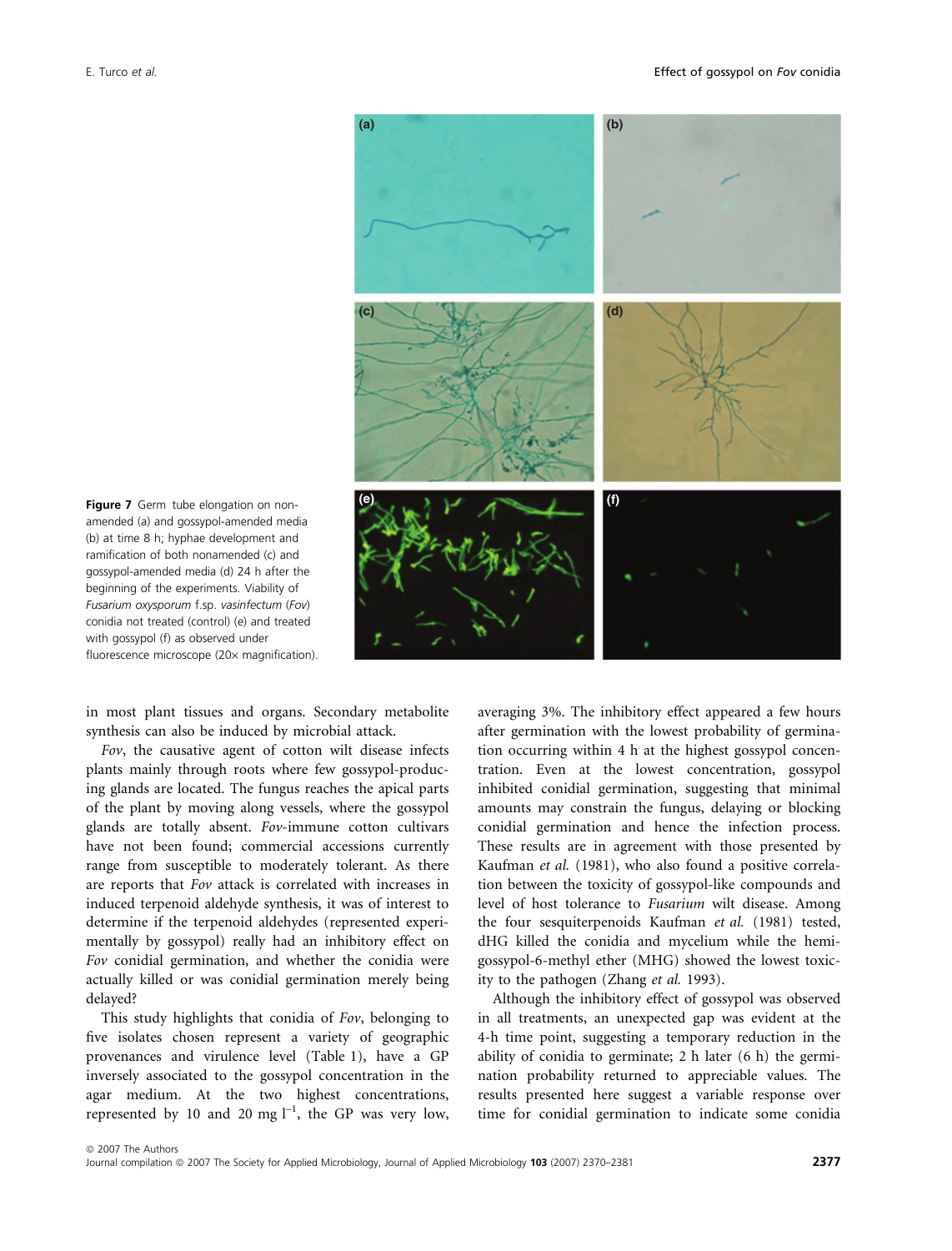may experience a 'self-inhibition' phase (perhaps analogous to variable seed dormancy in higher plants). Several hypotheses are relevant. On agar media, where the osmotic potential is around –3 bar, some conidia might take up water more slowly than requiring a delay in the initiation of metabolism until enough water is absorbed. In general, Fusarium species grow best between –5 and –25 bar (Cook 1981), but osmoregulation by the fungal cell might require additional energy, a process depending on the biochemical features of each isolate. On the other hand, one of the earliest events during germination is a rapid increase in the rate of protein synthesis. This process requires energy and is essential for germ tube formation and elongation in all fungal spores (Lovett 1976). Furthermore, Macko et al. (1976) indicated that spores of several fungi contain germination inhibitors, which in turn, prevent protein synthesis. Consequently, these inhibitors have to be removed before the spores form a germ tube and the amount of the inhibitor present depends on the concentration of spores in the medium. An alternative hypothesis is that a self-induced toxicity occurs soon after the first conidia germinate because of the synthesis and release into the media of natural-occurring mycotoxins. This has been proposed for Fusarium graminearum (Eugenio et al. 1970). Low zearalenone-producing isolates formed high numbers of perithecia providing the evidence that the mycotoxin has a role in the regulation of sexual reproduction in Gibberella zeae (Hagler et al. 2001). If the Fov-produced mycotoxin degrades quickly in artificial media, it would explain the subsequent rebound in conidial germination rates. As expected, the decrease in germination probability was more marked for the nongossypol treatments (control) than it was for the gossypol-amended treatments.

The inhibitory effect of gossypol on conidial germination appears to attenuate after 8 h. Either the Fov acquires resilience, i.e. develops a means to detoxify the terpenoid aldehyde, or the gossypol breaks down naturally. Baugher and Campbell (1969) found considerably reduced amounts of free gossypol in cottonseed inoculated with Diplodia. This detoxification efficiency has also been observed on other fungi (Zhang et al. 2006). Remarkable differences in germ tube elongation, ramification and the observed number of conidia were observed under light microscope during the 8 h of the experiment and 24 hs later (Fig. 7a–d) supporting the hypothesis that gossypol delays conidial germination. In fact, no differences in mycelia growth were observed among control and the four gossypol treatments on agar medium (data not shown) at the end of the experiment. Once inside a plant, the Fov conidia may recognize the gossypol by way of an elicitor-receptor system as suggested by Bailey et al. (1998). The duration of the recognition time strongly depends on the aggressiveness (virulence) of the isolates and on the level of host tolerance. Consequently, observation under fluorescent microscope suggests that as soon as the gossypol was absorbed through the cell wall, the conidia that survive are those than can quickly activate a defence mechanism, while conidia that fail to do so die (Fig. 7e,f). This may be dependent on the conidial wall thickness. The toxic effect of the gossypol was more evident on micro- than on macro-conidia. At the highest concentration (20 mg  $l^{-1}$ ), at least 40% of conidia die, suggesting that the gossypol induced a complete disorganization of both cytoplasm and nucleus accompanied by disintegration of the cell wall, as described by Zhang et al. (1993). It should also be noted that in these experiments (artificial system) gossypol has a direct effect on the propagules, in that it is not bound to or accompanied by any other defence compounds present in seeds and whole plants.

The presence of NaCl or  $Na<sub>2</sub>SO<sub>4</sub>$  in the medium altered germination response of the conidia and also the inhibitory effect of the gossypol.  $Na<sub>2</sub>SO<sub>4</sub>$  in the medium stimulates germination on untreated agar medium, where the GP ranged from  $0.12$  to  $0.27$ . These are the highest values observed. Sodium is reported to stimulate reproductive as well as vegetative development of several fungal species (Mert and Dizbay 1977), including Fusarium oxysporum f.sp. betae (El-Abyad et al. 1988).

However,  $Na<sub>2</sub>SO<sub>4</sub>$  seems to help the conidia to counteract the inhibitory effect of gossypol, enabling the initiation of germination and germ tube elongation. In fact, the incidence of wilt disease was reported to be higher in cotton plants irrigated with saline water (Turco et al. 2002). Sodium ions probably alter the metabolic pathway involved in the formation and elongation of germ tube in such a way as to contrast the effect of gossypol. Previous studies reported a significant change in the enzymatic activity of all the Fov isolates tested here on sodiumsupplemented media (Turco et al. 1999). Over time, this 'encouraging' effect attenuates and it eventually disappears. As sodium ions are stable the observation may be attributable to: (i) the absorption and metabolism of the sodium by the conidia or (ii) sodium may be bound in nonreactive chemical complexes. Further investigations are needed to more fully understand these observations. It is clear, however, that the impact of salinity stress on conidial germination strongly depends on the composition of the salt as well as the ionic strength. This is evident in the differential response to the NaCl relative to  $Na<sub>2</sub>SO<sub>4</sub>$ .

The effect of gossypol on Fov conidial germination suggests that it is an accessory rather than key component of the cotton anti-Fov defence response, otherwise one would expect higher level of toxicity as well toxic effects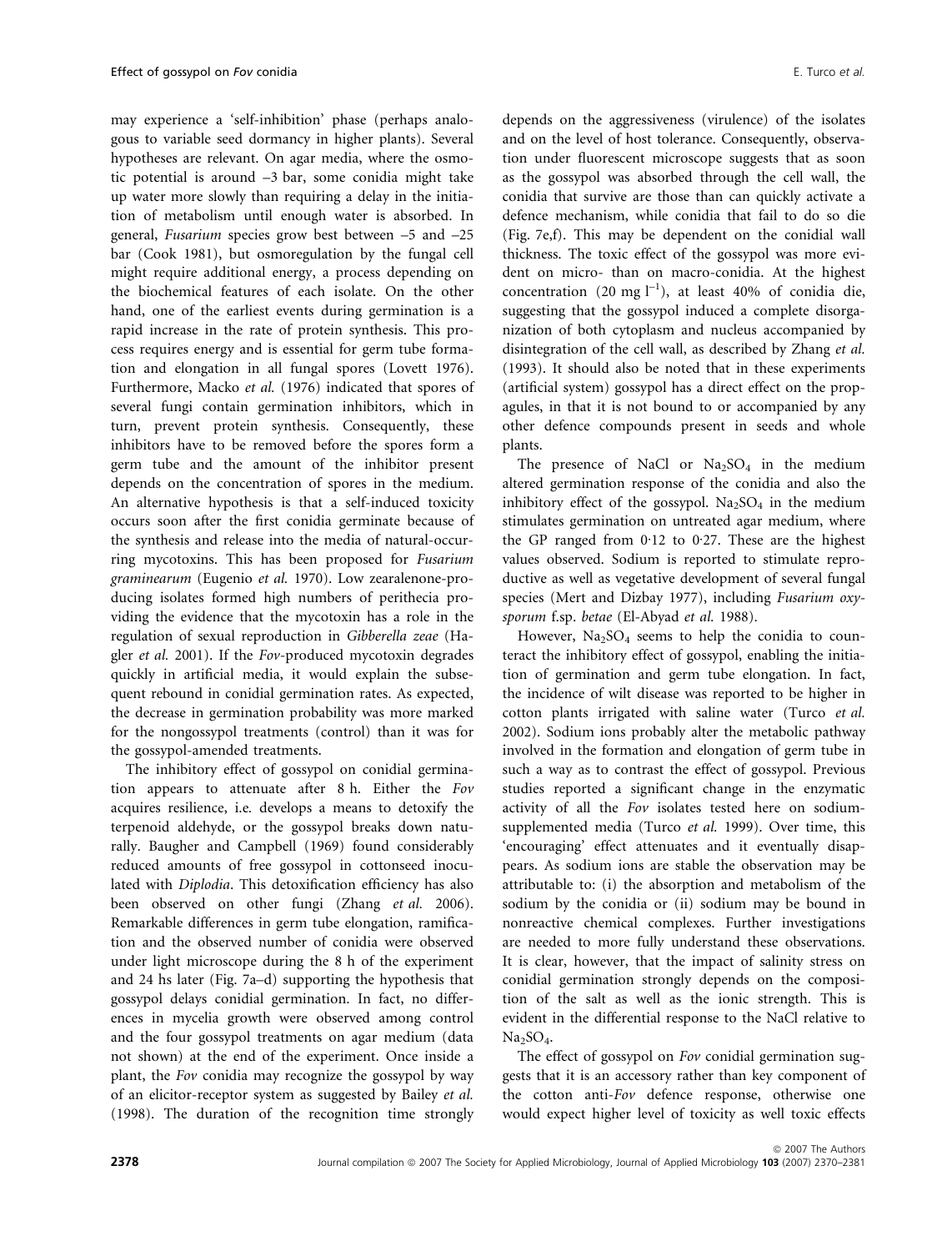on the mycelium. It has been established that glandless cotton hybrids were more susceptible to Fusarium wilt disease compared with the low-gossypol seed ones (Turco et al. 2004). In these experiments, the gossypol concentrations are lower than those observed in plant tissues, ranging from 0.6% to 9% or 6 000 to 90 000 ppm of the medium. These results, therefore, do confirm that gossypol is one component of the cotton plant defence against wilt diseases, as reported elsewhere (Bell 1967, 1981; Bugbee 1970; Zhang et al. 1993; Daayf et al. 1997). Recent gene expression experiments are slowly revealing the complexity of the plant disease responses to pathogens like Fov and in time these studies will identify key defence response components that are amenable to modification by molecular biologist and plant breeders (Jun-Liu et al. 1999; Dowd et al. 2004; Wang and Roberts 2006).

Our results also highlight the physiological flexibility of the fungus illustrated in its ability to adapt to the inhibitory effect of gossypol after 8 h, similar to what was reported for Asperigllus flavus (Mellon et al. 2003). This is a crucial and practical point, as otherwise we would incorrectly predict that cultivars resistant or highly tolerant to Fusarium wilt would have higher levels of gossypol. The suggestion that high levels of gossypol may not improve Fusarium wilt resistance in cotton is not necessarily negative. In the cotton seed, the oils and protein meals of which are used as a cooking oil and animal feed, respectively, the gossypol is toxic to nonruminants, and therefore highly detrimental (Sunilkumar et al. 2006). The ideal cotton plant would be represented by a hybrid with high terpenoid aldehyde concentrations in the plant tissue but very low concentrations in the seeds. Hybrids of this type are being developed (Vroh et al. 1999) and while they will be of commercial interest, they could simultaneous prove useful experimentally in ascertaining the role of gossypol in the cotton plant–Fov interaction. One agronomic possibility could be a seed-coat treatment using a gossypol-chelate formulation to reduce Fov infection during the earliest stages of seed germination and growth.

Furthermore, the differential response of the Fov suggests that there is genetic variability among the isolates in their response to the presence of terpenoid aldehydes. In order to clarify this latest aspect further studies are needed.

## Acknowledgements

The authors thank Dr Curt L. Brubaker, Bayer BioScience N.V., Gent, Belgium, for his precious assistance, suggestions and revision on the paper; Bruno Mori, CNR-Istituto per la Protezione delle Piante, Sesto Fiorentino, Italy, for the precious technical assistance with light and fluorescence microscopes.

### References

- Bailey, B.A., Apel-Birkhold, P.C., Dugger, P. and Ritcher, D. (1998) Peptides produced by Fusarium oxysporum which kill plant cells. In Proceedings of the Beltwide Cotton Conferences pp. 120–123. National Cotton Council of America.
- Baugher, W.L. and Campbell, T.C. (1969) Gossypol detoxication by fungi. Science 164, 1526–1527.
- Bell, A.A. (1967) Formation of gossypol in infected or chemically irritated tissues of Gossypium spp. Phytopathology 57, 759–764.
- Bell, A.A. (1981) Biochemical mechanism of disease resistance. Ann Rev Plant Physiol 32, 21–81.
- Bell, A.A., Stipanovic, R.D., Howell, C.R. and Fryxell, P.A. (1975) Antimicrobial terpenoids of Gossypium: hemigossypol, 6-methoxyhemigossypol and 6-deoxyhemygossypol. Phytochemistry 14, 225–231.
- Bugbee, W.M. (1970) Vascular response of cotton to infection by Fusarium oxysporum f.sp. vasinfectum. Phytopathology 60, 121–123.
- Cook, J.R. (1981) Water relations in the biology of Fusarium. In Fusarium Disease, Biology and Taxonomy ed. Nelson, P.E., Toussoun, T.A. and Cook, R.J. pp. 236–244 USA: The Pensilvania State University Press.
- Curir, P., Danieli, B., Dolci, M., Pasini, C., Guglien, L. and Sacco, M. (2000) Reductive detoxification of acetophenone skeleton of the carnation phytoanticipin by Fusarium oxysporum f.sp. dianthi. Plant Pathol 49, 742–747.
- Daayf, F., Nicole, M., Boher, B., Pando, A. and Geiger, J.P. (1997) Early vascular defence reactions of cotton roots infected with a defoliating mutant strain of Verticillium dahliae. Eur J Plant Pathol 103, 125-136.
- DeVay, J.E., Gutierrez, A.P., Pullman, G.S., Wakeman, R.J., Garber, R.H., Jeffers, D.P., Smith, S.N., Goodell, P.B. et al. (1997) Inoculum densities of Fusarium oxysporum f.sp. vasinfectum and Meloidogyne incognita in relation to the development of Fusarium wilt and the phenology of cotton plants (Gossypium hirsutum). Phytopathology 87, 341–346.
- Dowd, C., Wilson, I. and McFadden, H. (2004) Gene expression profile changes in cotton root and hypocotyls tissues in response to infection with Fusarium oxysporum f. sp. vasinfectum. Mol Plant Microb Int 17, 654–667.
- El-Abyad, M.S., Hindorf, H. and Rizk, M.A. (1988) Impact of salinity stress on soil-borne fungi of sugarbeet. Plant Soil 110, 33–37.
- Eugenio, C.P., Christensen, C.M. and Mirocha, C.J. (1970) Factors affecting production of the mycotoxin F-2 by Fusarium roseum. Phytopathology 60, 1055–1057.
- Hagler, W.M., Towers, N.R., Mirocha, C.J., Eppley, R.M. and Bryden, W.L. (2001) Zearalenone: mycotoxin or mycoestrogen? In Fusarium: Paul E. Nelson Memorial Symposium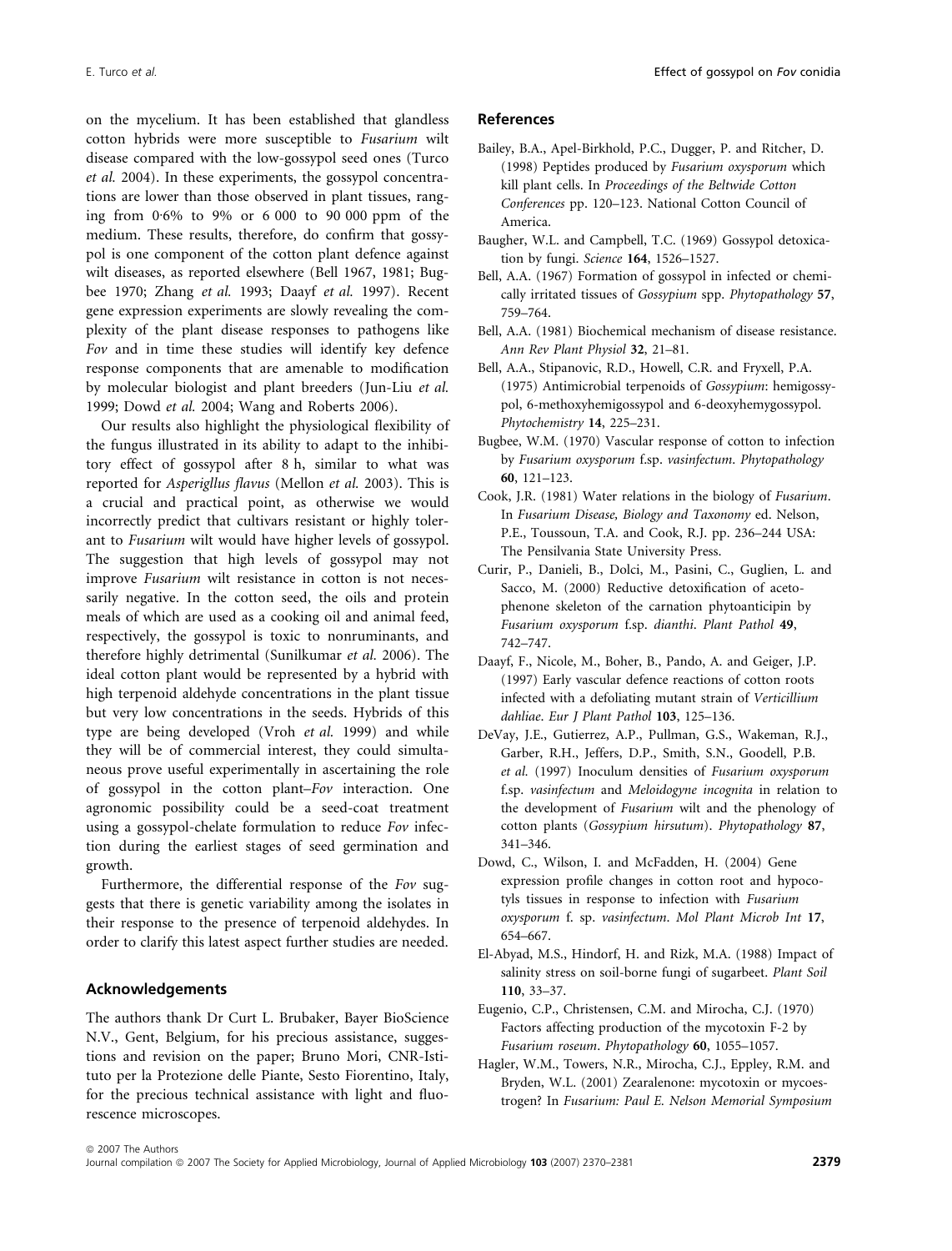ed. Summerell, B.A., Leslie, J.F., Backhouse, D. and Bryden, W.L. pp. 321–331. St. Paul, MN, USA: APS Press Burgess LW.

Harrison, N.A. and Beckman, C.H. (1982) Time/space relationships of colonization and host response in wilt-resistant and wilt-susceptible cotton (Gossypium) cultivars inoculated with Verticillium dahlie and Fusarium oxysporum f.sp. vasinfectum. Physiol Plant Pathol 21, 193–207.

Howell, C.R., Hanson, L.E., Stipanovic, R.D. and Puckhaber, L.S. (2000) Induction of terpenoid synthesis in cotton roots and control of Rhizoctonia solani by seed treatment with Trichoderma virens. Phytopathology 90, 248–252.

Jun-Liu, C., Henstein, P. and Ya-Chen, X. (1999) Expression pattern of genes encoding farnesyl diphospate synthase and sesquiterpene cyclase in cotton suspension-cultured cells treated with fungal elicitors. Mol Plant Microb Int 12, 1095–1104.

Kasten, F.H. (1981) Methods for fluorescence microscopy. In Staining Procedures ed. Clark, G. pp. 85–95 Baltimore, MD, USA: Williams & Wilkins.

Kaufman, Z., Netzer, D. and Barash, I. (1981) The apparent involvement of phytoalexins in the resistant response of cotton plants to Fusarium oxysporum f.sp. vasinfectum. J Phytopathol 102, 178–182.

Lockwood, J.L. (1960) Lysis of mycelium of plant-pathogenic fungi by natural soil. Phytopathology 50, 787–789.

Lovett, J.S. (1976) Regulation of protein metabolism during spore germination. In The Fungal Spore: Form and Function ed. Weber, D.J. and Hess, W.M. pp. 189–242 New York, USA: John Wiley & Sons.

Mace, M.E., Stipanovic, R.D. and Bell, A.A. (1985) Toxicity and role of terpenoid phytoalexins in verticillium wilt resistance in cotton. Physiol Mol Plant Pathol 26, 209–218.

Macko, V., Staples, R.C., Yaniv, Z. and Granados, R.R. (1976) Self-inhibitors of fungal spore germination. In The Fungal Spore: Form and Function ed. Weber, D.J. and Hess, W.M. pp. 73–100 New York, USA: John Wiley & Sons.

McCullagh, P. and Nelder, J.A. (1989) Generalized Linear Models, 2nd edn. USA: Chapman and Hall.

McFadden, H., Beasley, D. and Brubaker, C.L. (2004) Assessment of Gossypium sturtianum and G. australe as potential sources of Fusarium wilt resistance to cotton. Euphytica 138, 61–72.

Mellon, J.E., Cotty, P.J. and Dowd, M.K. (2003) Effects of optical active gossypol on conidia germination and growth of Aspergillus flavus. In Proceedings of the Beltwide Cotton Conferences pp. A29–A32. USA: National Cotton Council of America.

Mert, H.H. and Dizbay, M. (1977) The effect of osmotic pressure and salinity of the medium on the growth and sporulation of Aspergillus niger and Paecilomyces lilacinum species. Mycopathologia 66, 125–127.

Pedras, M.S. and Ahiahonu, P.W.K. (2005) Metabolism and detoxification of phytoalexins and analogs by phtopathogenic fungi. Phytochemistry 66, 391–411.

- R Development Core Team (2005) R: A Language and Environment for Statistical Computing. Vienna, Austria: R Foundation for Statistical Computing, http://www. R-project.org.
- Puckhaber, L.S., Dowd, M.K., Stipanovic, R.D. and Howell, C.R. (2002) Toxicity of  $(+)$ - and  $(-)$ -gossypol to the plant pathogen Rhizoctonia solani. J Agr Food Chem 50, 7017– 7021.

Ragazzi, A., Vecchio, V., Dellavalle, I., Cucchi, A. and Mancini, F. (1994) Variations in the pathogenicity of Fusarium oxysporum f. sp. vasinfectum in relation to the salinity of the nutrient medium. *J Plant Dis Prot* 101, 263–266.

Rodriguez-Gálvez, E. and Mendgen, K. (1995) The infection process of Fusarium oxysporum in cotton root tips. Protoplasma 189, 61–72.

Shi, J., Mueller, W.C. and Beckman, C.H. (1992) Vessel occlusion and secretory activities of vessel contact cells in resistant or susceptible cotton plants infected with Fusarium oxysporum f.sp. vasinfectum. Physiol Mol Plant Pathol 40, 133–147.

Sunilkumar, G., Campbell, L.M., Puckhaber, L., Stipanovic, R.D. and Rathore, K.S. (2006) Engineering cottonseed for use in human nutrition by tissue-specific reduction of toxic gossypol. Proc Natl Acad Sci USA 103, 18054– 18059.

Suresh, G., Balasubramanian, R. and Kalyanasundaram, R. (1984) Effect of purified polygalacturonase from Fusarium oxysporum f.sp. vasinfectum on Gossypium arboreum var. indicum seedlings. J Plant Dis Prot 91, 601–607.

Townsend, B.J., Poole, A., Blake, C.J. and Llwellyn, D.J. (2006) Antisense suppression of a (+) dela-cadinene synthase gene in cotton prevents the induction of this defense response gene during bacterial blight infection but not its constitutive expression. Plant Physiol 138, 516–528.

Turco, E., Broggio, M. and Ragazzi, A. (1999) Enzymes produced by Fusarium oxysporum f.sp. vasinfectum compared on saline and a non-saline substrate. J Plant Dis Prot 106, 333–341.

Turco, E., Naldini, D. and Ragazzi, A. (2002) Disease incidence and vessel anatomy in cotton plants infected with Fusarium oxysporum f. sp. vasinfectum under salinity stress. J Plant Dis Prot 109, 15–24.

Turco, E., Brubaker, C., Scown, J., Mergeai, G., Vizzuso, C. and Ragazzi, A. (2004) Gossypol. A substance involved in the cotton/Fusarium osysporum f.sp. vasinfectum interaction. In Proceedings of the  $XI^{\circ}$  Italian Plant Pathology Society Annual Congress. J Plant Pathol 86, 298.

Vroh, B.I., Maquet, A., Baudoin, J.P., du Jardin, P., Jacquemin, J.M. and Mergeai, G. (1999) Breeding for ''low-gossypol seed and high-gossypol plants'' in upland cotton. Analysis of tri-species hybrids and backcross progenies using AFLPs and mapped RFLPs. Theor Appl Genet 99, 1233–1244.